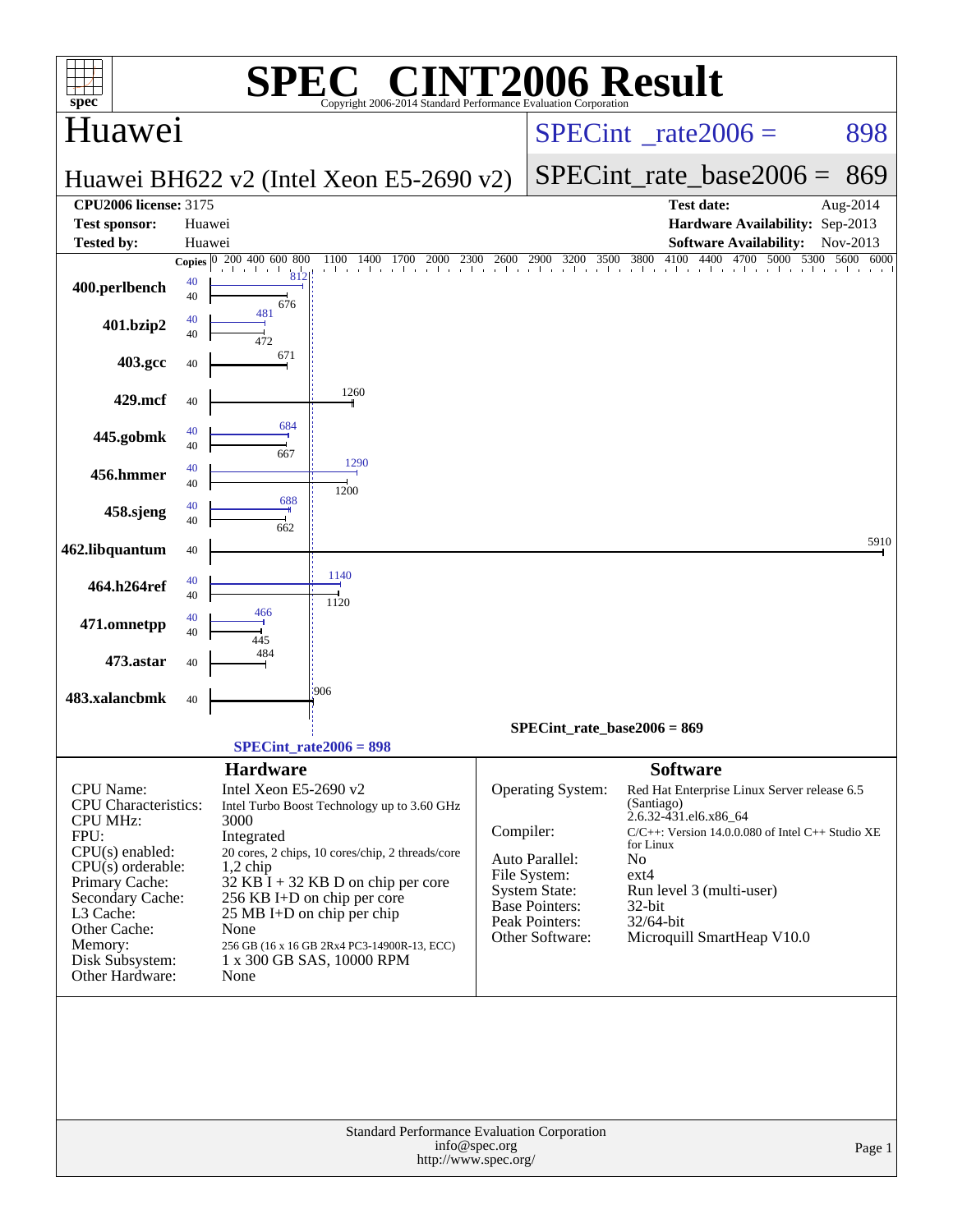

#### Huawei

#### SPECint rate $2006 = 898$

Huawei BH622 v2 (Intel Xeon E5-2690 v2)

[SPECint\\_rate\\_base2006 =](http://www.spec.org/auto/cpu2006/Docs/result-fields.html#SPECintratebase2006) 869

**[CPU2006 license:](http://www.spec.org/auto/cpu2006/Docs/result-fields.html#CPU2006license)** 3175 **[Test date:](http://www.spec.org/auto/cpu2006/Docs/result-fields.html#Testdate)** Aug-2014

**[Test sponsor:](http://www.spec.org/auto/cpu2006/Docs/result-fields.html#Testsponsor)** Huawei **[Hardware Availability:](http://www.spec.org/auto/cpu2006/Docs/result-fields.html#HardwareAvailability)** Sep-2013 **[Tested by:](http://www.spec.org/auto/cpu2006/Docs/result-fields.html#Testedby)** Huawei **[Software Availability:](http://www.spec.org/auto/cpu2006/Docs/result-fields.html#SoftwareAvailability)** Nov-2013

#### **[Results Table](http://www.spec.org/auto/cpu2006/Docs/result-fields.html#ResultsTable)**

|                                                                                                          | <b>Base</b>   |                |       |                |       |                |       | <b>Peak</b>   |                |              |                |              |                |              |
|----------------------------------------------------------------------------------------------------------|---------------|----------------|-------|----------------|-------|----------------|-------|---------------|----------------|--------------|----------------|--------------|----------------|--------------|
| <b>Benchmark</b>                                                                                         | <b>Copies</b> | <b>Seconds</b> | Ratio | <b>Seconds</b> | Ratio | <b>Seconds</b> | Ratio | <b>Copies</b> | <b>Seconds</b> | <b>Ratio</b> | <b>Seconds</b> | <b>Ratio</b> | <b>Seconds</b> | <b>Ratio</b> |
| 400.perlbench                                                                                            | 40            | 578            | 677   | 578            | 676   | 578            | 676   | 40            | 481            | 813          | 482            | 812          | 484            | 808          |
| 401.bzip2                                                                                                | 40            | 817            | 473   | 817            | 472   | 817            | 472   | 40            | 802            | 481          | 801            | 482          | 805            | 479          |
| $403.\mathrm{gcc}$                                                                                       | 40            | 480            | 671   | 480            | 671   | 479            | 673   | 40            | <b>480</b>     | 671          | 480            | 671          | 479            | 673          |
| $429$ .mcf                                                                                               | 40            | 292            | 1250  | 290            | 1260  | 290            | 1260  | 40            | 292            | 1250         | 290            | 1260         | 290            | 1260         |
| $445$ .gobm $k$                                                                                          | 40            | 629            | 667   | 629            | 667   | 628            | 669I  | 40            | 613            | 684          | 609            | 689          | 616            | 681          |
| 456.hmmer                                                                                                | 40            | 311            | 1200  | 311            | 1200  | 311            | 1200  | 40            | 290            | 1290         | 289            | 1290         | 291            | 1280         |
| 458 sjeng                                                                                                | 40            | 732            | 662   | 731            | 662   | 731            | 662   | 40            | 705            | 686          | 703            | 688          | 691            | 701          |
| 462.libquantum                                                                                           | 40            | 140            | 5910  | 140            | 5920  | 140            | 5910  | 40            | 140            | 5910         | 140            | 5920         | 140            | 5910         |
| 464.h264ref                                                                                              | 40            | 787            | 1120  | 791            | 1120  | 787            | 1130  | 40            | 775            | 1140         | 776            | <b>1140</b>  | 777            | 1140         |
| 471.omnetpp                                                                                              | 40            | 563            | 444   | 561            | 445   | 560            | 446   | 40            | 533            | 469          | 536            | 466          | 537            | 466          |
| $473.$ astar                                                                                             | 40            | 580            | 484   | 578            | 486   | 580            | 484   | 40            | 580            | 484          | 578            | 486          | 580            | 484          |
| 483.xalancbmk                                                                                            | 40            | 305            | 904   | 305            | 906   | 304            | 906   | 40            | 305            | 904          | 305            | 906          | 304            | 906          |
| Results appear in the order in which they were run. Bold underlined text indicates a median measurement. |               |                |       |                |       |                |       |               |                |              |                |              |                |              |

#### **[Submit Notes](http://www.spec.org/auto/cpu2006/Docs/result-fields.html#SubmitNotes)**

 The numactl mechanism was used to bind copies to processors. The config file option 'submit' was used to generate numactl commands to bind each copy to a specific processor. For details, please see the config file.

#### **[Operating System Notes](http://www.spec.org/auto/cpu2006/Docs/result-fields.html#OperatingSystemNotes)**

Stack size set to unlimited using "ulimit -s unlimited"

#### **[Platform Notes](http://www.spec.org/auto/cpu2006/Docs/result-fields.html#PlatformNotes)**

 BIOS configuration: Set Power Efficiency Mode to Custom Baseboard Management Controller used to adjust the fan speed to 100% Sysinfo program /spec14/config/sysinfo.rev6818 \$Rev: 6818 \$ \$Date:: 2012-07-17 #\$ e86d102572650a6e4d596a3cee98f191 running on localhost Tue Aug 26 08:28:48 2014 This section contains SUT (System Under Test) info as seen by some common utilities. To remove or add to this section, see: <http://www.spec.org/cpu2006/Docs/config.html#sysinfo>

 From /proc/cpuinfo model name : Intel(R) Xeon(R) CPU E5-2690 v2 @ 3.00GHz 2 "physical id"s (chips) 40 "processors" cores, siblings (Caution: counting these is hw and system dependent. The following excerpts from /proc/cpuinfo might not be reliable. Use with Continued on next page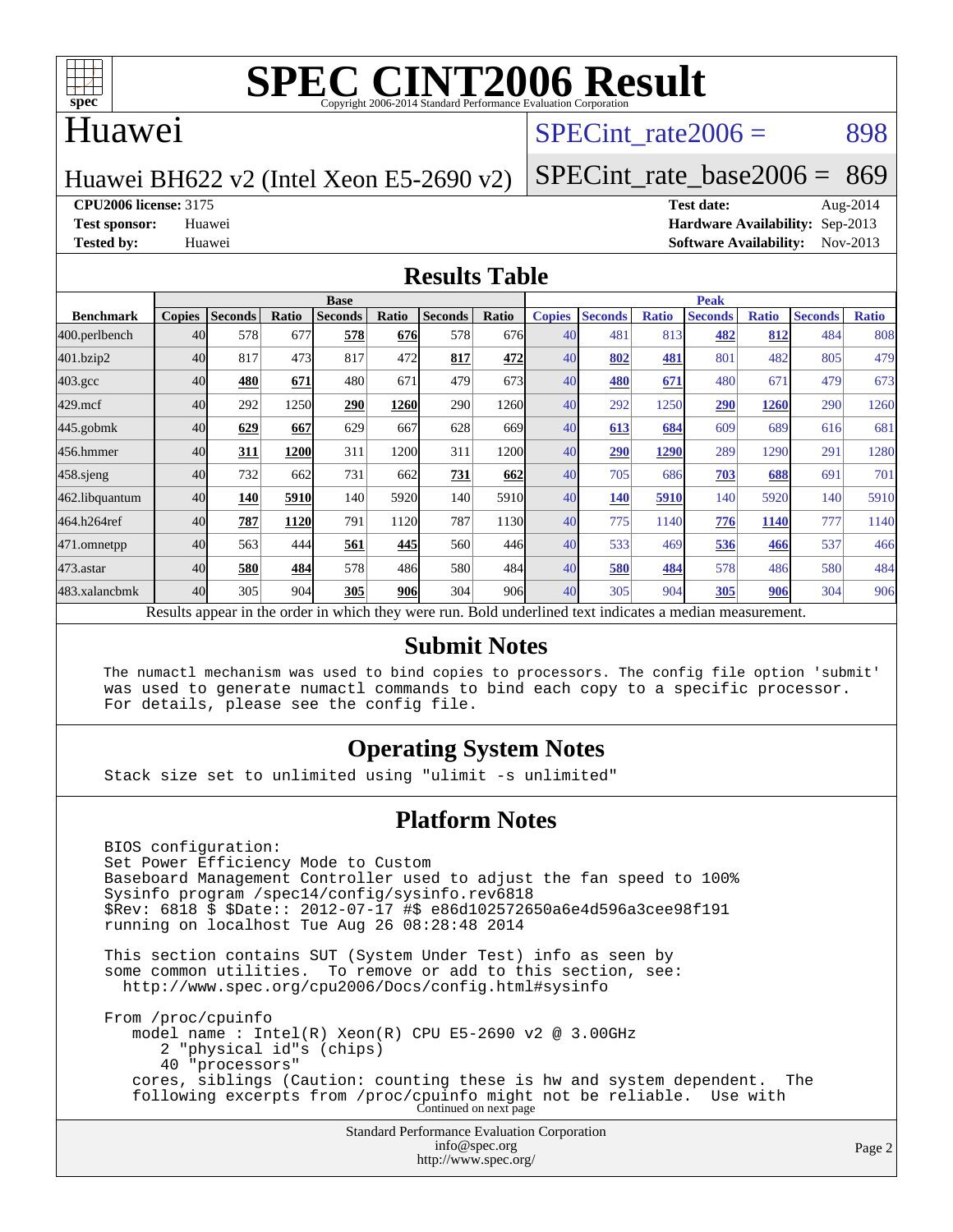

#### Huawei

SPECint rate $2006 = 898$ 

Huawei BH622 v2 (Intel Xeon E5-2690 v2) [SPECint\\_rate\\_base2006 =](http://www.spec.org/auto/cpu2006/Docs/result-fields.html#SPECintratebase2006) 869

**[CPU2006 license:](http://www.spec.org/auto/cpu2006/Docs/result-fields.html#CPU2006license)** 3175 **[Test date:](http://www.spec.org/auto/cpu2006/Docs/result-fields.html#Testdate)** Aug-2014 **[Test sponsor:](http://www.spec.org/auto/cpu2006/Docs/result-fields.html#Testsponsor)** Huawei **[Hardware Availability:](http://www.spec.org/auto/cpu2006/Docs/result-fields.html#HardwareAvailability)** Sep-2013 **[Tested by:](http://www.spec.org/auto/cpu2006/Docs/result-fields.html#Testedby)** Huawei **[Software Availability:](http://www.spec.org/auto/cpu2006/Docs/result-fields.html#SoftwareAvailability)** Nov-2013

#### **[Platform Notes \(Continued\)](http://www.spec.org/auto/cpu2006/Docs/result-fields.html#PlatformNotes)**

 caution.) cpu cores : 10 siblings : 20 physical 0: cores 0 1 2 3 4 8 9 10 11 12 physical 1: cores 0 1 2 3 4 8 9 10 11 12 cache size : 25600 KB From /proc/meminfo MemTotal: 264478184 kB HugePages\_Total: 0<br>Hugepagesize: 2048 kB Hugepagesize: /usr/bin/lsb\_release -d Red Hat Enterprise Linux Server release 6.5 (Santiago) From /etc/\*release\* /etc/\*version\* redhat-release: Red Hat Enterprise Linux Server release 6.5 (Santiago) system-release: Red Hat Enterprise Linux Server release 6.5 (Santiago) system-release-cpe: cpe:/o:redhat:enterprise\_linux:6server:ga:server uname -a: Linux localhost 2.6.32-431.el6.x86\_64 #1 SMP Sun Nov 10 22:19:54 EST 2013 x86\_64 x86\_64 x86\_64 GNU/Linux run-level 3 Aug 26 08:26 SPEC is set to: /spec14 Filesystem Type Size Used Avail Use% Mounted on<br>
/dev/sda2 ext4 272G 33G 226G 13% / 33G 226G 13% / Additional information from dmidecode: BIOS Insyde Corp. RMIBV629 05/12/2014 Memory: 4x Hynix HMT42GR7AFR4C-RD 16 GB 1866 MHz 2 rank 8x NO DIMM NO DIMM 12x Samsung M393B2G70DB0-CMA 16 GB 1866 MHz 2 rank (End of data from sysinfo program) **[General Notes](http://www.spec.org/auto/cpu2006/Docs/result-fields.html#GeneralNotes)** Environment variables set by runspec before the start of the run: LD\_LIBRARY\_PATH = "/spec14/libs/32:/spec14/libs/64:/spec14/sh" Binaries compiled on a system with 1x Core i7-860 CPU + 8GB

 memory using RedHat EL 6.4 Transparent Huge Pages enabled with: echo always > /sys/kernel/mm/redhat\_transparent\_hugepage/enabled Filesystem page cache cleared with:<br>echo 1> /proc/sys/vm/drop cac /proc/sys/vm/drop\_caches runspec command invoked through numactl i.e.: Continued on next page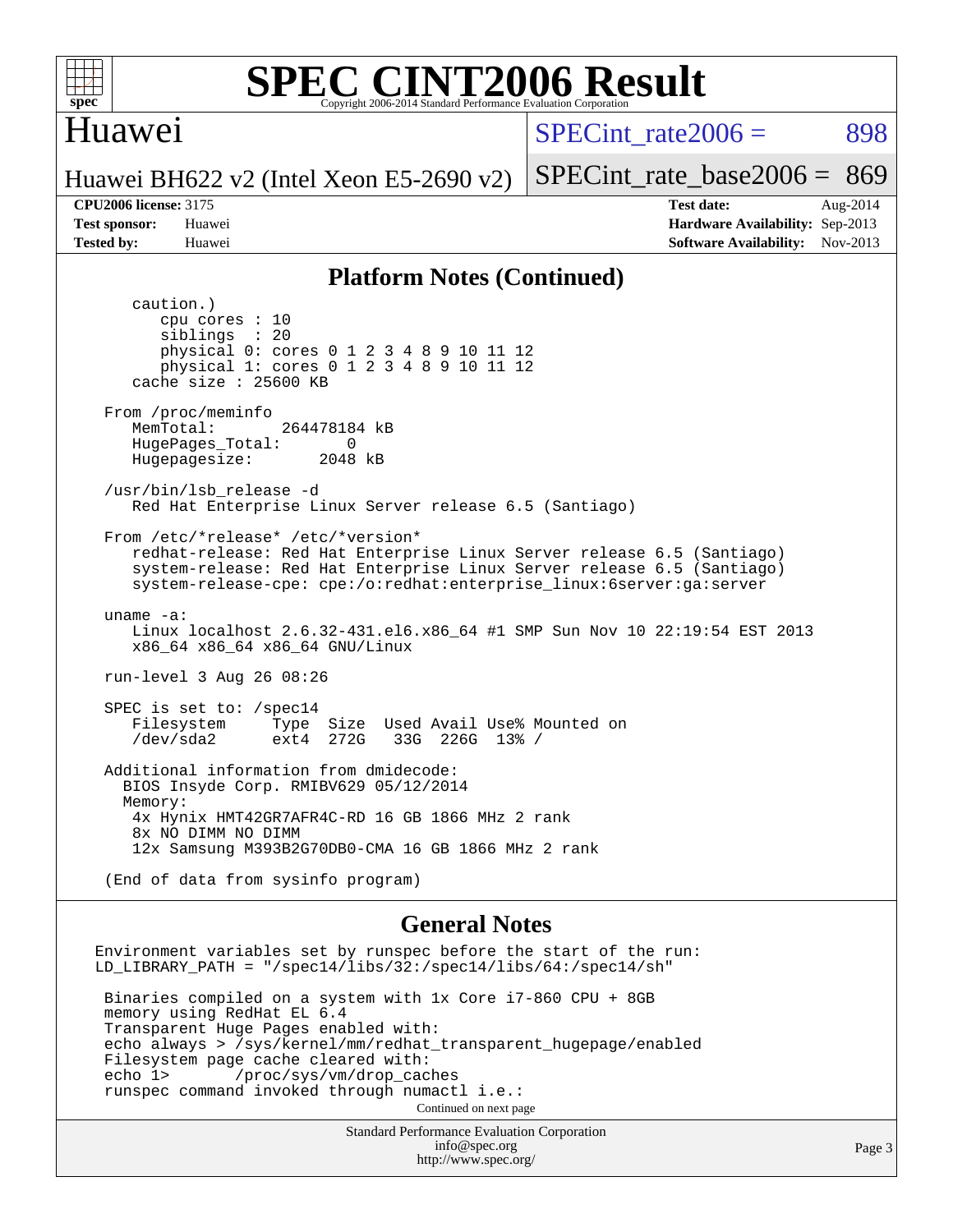

#### Huawei

SPECint rate $2006 = 898$ 

[SPECint\\_rate\\_base2006 =](http://www.spec.org/auto/cpu2006/Docs/result-fields.html#SPECintratebase2006) 869

Huawei BH622 v2 (Intel Xeon E5-2690 v2)

**[Tested by:](http://www.spec.org/auto/cpu2006/Docs/result-fields.html#Testedby)** Huawei **[Software Availability:](http://www.spec.org/auto/cpu2006/Docs/result-fields.html#SoftwareAvailability)** Nov-2013

**[CPU2006 license:](http://www.spec.org/auto/cpu2006/Docs/result-fields.html#CPU2006license)** 3175 **[Test date:](http://www.spec.org/auto/cpu2006/Docs/result-fields.html#Testdate)** Aug-2014 **[Test sponsor:](http://www.spec.org/auto/cpu2006/Docs/result-fields.html#Testsponsor)** Huawei **[Hardware Availability:](http://www.spec.org/auto/cpu2006/Docs/result-fields.html#HardwareAvailability)** Sep-2013

#### **[General Notes \(Continued\)](http://www.spec.org/auto/cpu2006/Docs/result-fields.html#GeneralNotes)**

numactl --interleave=all runspec <etc>

# **[Base Compiler Invocation](http://www.spec.org/auto/cpu2006/Docs/result-fields.html#BaseCompilerInvocation)**

[C benchmarks](http://www.spec.org/auto/cpu2006/Docs/result-fields.html#Cbenchmarks): [icc -m32](http://www.spec.org/cpu2006/results/res2014q3/cpu2006-20140829-31101.flags.html#user_CCbase_intel_icc_5ff4a39e364c98233615fdd38438c6f2)

[C++ benchmarks:](http://www.spec.org/auto/cpu2006/Docs/result-fields.html#CXXbenchmarks) [icpc -m32](http://www.spec.org/cpu2006/results/res2014q3/cpu2006-20140829-31101.flags.html#user_CXXbase_intel_icpc_4e5a5ef1a53fd332b3c49e69c3330699)

**[Base Portability Flags](http://www.spec.org/auto/cpu2006/Docs/result-fields.html#BasePortabilityFlags)**

 400.perlbench: [-DSPEC\\_CPU\\_LINUX\\_IA32](http://www.spec.org/cpu2006/results/res2014q3/cpu2006-20140829-31101.flags.html#b400.perlbench_baseCPORTABILITY_DSPEC_CPU_LINUX_IA32) 462.libquantum: [-DSPEC\\_CPU\\_LINUX](http://www.spec.org/cpu2006/results/res2014q3/cpu2006-20140829-31101.flags.html#b462.libquantum_baseCPORTABILITY_DSPEC_CPU_LINUX) 483.xalancbmk: [-DSPEC\\_CPU\\_LINUX](http://www.spec.org/cpu2006/results/res2014q3/cpu2006-20140829-31101.flags.html#b483.xalancbmk_baseCXXPORTABILITY_DSPEC_CPU_LINUX)

# **[Base Optimization Flags](http://www.spec.org/auto/cpu2006/Docs/result-fields.html#BaseOptimizationFlags)**

[C benchmarks](http://www.spec.org/auto/cpu2006/Docs/result-fields.html#Cbenchmarks):

[-xSSE4.2](http://www.spec.org/cpu2006/results/res2014q3/cpu2006-20140829-31101.flags.html#user_CCbase_f-xSSE42_f91528193cf0b216347adb8b939d4107) [-ipo](http://www.spec.org/cpu2006/results/res2014q3/cpu2006-20140829-31101.flags.html#user_CCbase_f-ipo) [-O3](http://www.spec.org/cpu2006/results/res2014q3/cpu2006-20140829-31101.flags.html#user_CCbase_f-O3) [-no-prec-div](http://www.spec.org/cpu2006/results/res2014q3/cpu2006-20140829-31101.flags.html#user_CCbase_f-no-prec-div) [-opt-prefetch](http://www.spec.org/cpu2006/results/res2014q3/cpu2006-20140829-31101.flags.html#user_CCbase_f-opt-prefetch) [-opt-mem-layout-trans=3](http://www.spec.org/cpu2006/results/res2014q3/cpu2006-20140829-31101.flags.html#user_CCbase_f-opt-mem-layout-trans_a7b82ad4bd7abf52556d4961a2ae94d5)

[C++ benchmarks:](http://www.spec.org/auto/cpu2006/Docs/result-fields.html#CXXbenchmarks)

[-xSSE4.2](http://www.spec.org/cpu2006/results/res2014q3/cpu2006-20140829-31101.flags.html#user_CXXbase_f-xSSE42_f91528193cf0b216347adb8b939d4107) [-ipo](http://www.spec.org/cpu2006/results/res2014q3/cpu2006-20140829-31101.flags.html#user_CXXbase_f-ipo) [-O3](http://www.spec.org/cpu2006/results/res2014q3/cpu2006-20140829-31101.flags.html#user_CXXbase_f-O3) [-no-prec-div](http://www.spec.org/cpu2006/results/res2014q3/cpu2006-20140829-31101.flags.html#user_CXXbase_f-no-prec-div) [-opt-prefetch](http://www.spec.org/cpu2006/results/res2014q3/cpu2006-20140829-31101.flags.html#user_CXXbase_f-opt-prefetch) [-opt-mem-layout-trans=3](http://www.spec.org/cpu2006/results/res2014q3/cpu2006-20140829-31101.flags.html#user_CXXbase_f-opt-mem-layout-trans_a7b82ad4bd7abf52556d4961a2ae94d5) [-Wl,-z,muldefs](http://www.spec.org/cpu2006/results/res2014q3/cpu2006-20140829-31101.flags.html#user_CXXbase_link_force_multiple1_74079c344b956b9658436fd1b6dd3a8a) [-L/sh -lsmartheap](http://www.spec.org/cpu2006/results/res2014q3/cpu2006-20140829-31101.flags.html#user_CXXbase_SmartHeap_32f6c82aa1ed9c52345d30cf6e4a0499)

### **[Base Other Flags](http://www.spec.org/auto/cpu2006/Docs/result-fields.html#BaseOtherFlags)**

[C benchmarks](http://www.spec.org/auto/cpu2006/Docs/result-fields.html#Cbenchmarks):

403.gcc: [-Dalloca=\\_alloca](http://www.spec.org/cpu2006/results/res2014q3/cpu2006-20140829-31101.flags.html#b403.gcc_baseEXTRA_CFLAGS_Dalloca_be3056838c12de2578596ca5467af7f3)

### **[Peak Compiler Invocation](http://www.spec.org/auto/cpu2006/Docs/result-fields.html#PeakCompilerInvocation)**

[C benchmarks \(except as noted below\)](http://www.spec.org/auto/cpu2006/Docs/result-fields.html#Cbenchmarksexceptasnotedbelow):

[icc -m32](http://www.spec.org/cpu2006/results/res2014q3/cpu2006-20140829-31101.flags.html#user_CCpeak_intel_icc_5ff4a39e364c98233615fdd38438c6f2)

400.perlbench: [icc -m64](http://www.spec.org/cpu2006/results/res2014q3/cpu2006-20140829-31101.flags.html#user_peakCCLD400_perlbench_intel_icc_64bit_bda6cc9af1fdbb0edc3795bac97ada53)

401.bzip2: [icc -m64](http://www.spec.org/cpu2006/results/res2014q3/cpu2006-20140829-31101.flags.html#user_peakCCLD401_bzip2_intel_icc_64bit_bda6cc9af1fdbb0edc3795bac97ada53)

456.hmmer: [icc -m64](http://www.spec.org/cpu2006/results/res2014q3/cpu2006-20140829-31101.flags.html#user_peakCCLD456_hmmer_intel_icc_64bit_bda6cc9af1fdbb0edc3795bac97ada53)

Continued on next page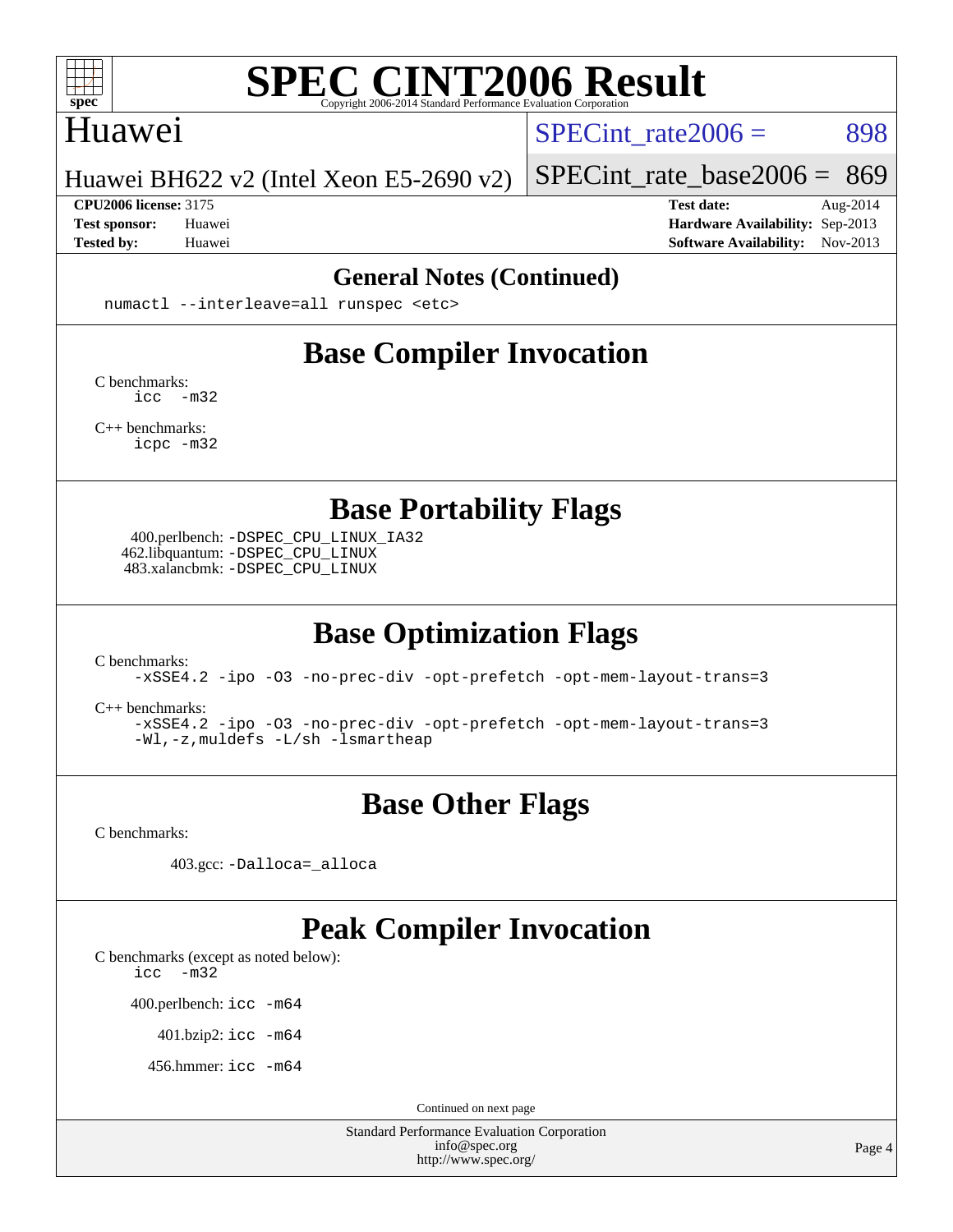

### Huawei

SPECint rate $2006 = 898$ 

Huawei BH622 v2 (Intel Xeon E5-2690 v2) [SPECint\\_rate\\_base2006 =](http://www.spec.org/auto/cpu2006/Docs/result-fields.html#SPECintratebase2006) 869

**[CPU2006 license:](http://www.spec.org/auto/cpu2006/Docs/result-fields.html#CPU2006license)** 3175 **[Test date:](http://www.spec.org/auto/cpu2006/Docs/result-fields.html#Testdate)** Aug-2014 **[Test sponsor:](http://www.spec.org/auto/cpu2006/Docs/result-fields.html#Testsponsor)** Huawei **[Hardware Availability:](http://www.spec.org/auto/cpu2006/Docs/result-fields.html#HardwareAvailability)** Sep-2013 **[Tested by:](http://www.spec.org/auto/cpu2006/Docs/result-fields.html#Testedby)** Huawei **[Software Availability:](http://www.spec.org/auto/cpu2006/Docs/result-fields.html#SoftwareAvailability)** Nov-2013

# **[Peak Compiler Invocation \(Continued\)](http://www.spec.org/auto/cpu2006/Docs/result-fields.html#PeakCompilerInvocation)**

458.sjeng: [icc -m64](http://www.spec.org/cpu2006/results/res2014q3/cpu2006-20140829-31101.flags.html#user_peakCCLD458_sjeng_intel_icc_64bit_bda6cc9af1fdbb0edc3795bac97ada53)

[C++ benchmarks:](http://www.spec.org/auto/cpu2006/Docs/result-fields.html#CXXbenchmarks) [icpc -m32](http://www.spec.org/cpu2006/results/res2014q3/cpu2006-20140829-31101.flags.html#user_CXXpeak_intel_icpc_4e5a5ef1a53fd332b3c49e69c3330699)

**[Peak Portability Flags](http://www.spec.org/auto/cpu2006/Docs/result-fields.html#PeakPortabilityFlags)**

 400.perlbench: [-DSPEC\\_CPU\\_LP64](http://www.spec.org/cpu2006/results/res2014q3/cpu2006-20140829-31101.flags.html#b400.perlbench_peakCPORTABILITY_DSPEC_CPU_LP64) [-DSPEC\\_CPU\\_LINUX\\_X64](http://www.spec.org/cpu2006/results/res2014q3/cpu2006-20140829-31101.flags.html#b400.perlbench_peakCPORTABILITY_DSPEC_CPU_LINUX_X64) 401.bzip2: [-DSPEC\\_CPU\\_LP64](http://www.spec.org/cpu2006/results/res2014q3/cpu2006-20140829-31101.flags.html#suite_peakCPORTABILITY401_bzip2_DSPEC_CPU_LP64) 456.hmmer: [-DSPEC\\_CPU\\_LP64](http://www.spec.org/cpu2006/results/res2014q3/cpu2006-20140829-31101.flags.html#suite_peakCPORTABILITY456_hmmer_DSPEC_CPU_LP64) 458.sjeng: [-DSPEC\\_CPU\\_LP64](http://www.spec.org/cpu2006/results/res2014q3/cpu2006-20140829-31101.flags.html#suite_peakCPORTABILITY458_sjeng_DSPEC_CPU_LP64) 462.libquantum: [-DSPEC\\_CPU\\_LINUX](http://www.spec.org/cpu2006/results/res2014q3/cpu2006-20140829-31101.flags.html#b462.libquantum_peakCPORTABILITY_DSPEC_CPU_LINUX) 483.xalancbmk: [-DSPEC\\_CPU\\_LINUX](http://www.spec.org/cpu2006/results/res2014q3/cpu2006-20140829-31101.flags.html#b483.xalancbmk_peakCXXPORTABILITY_DSPEC_CPU_LINUX)

# **[Peak Optimization Flags](http://www.spec.org/auto/cpu2006/Docs/result-fields.html#PeakOptimizationFlags)**

[C benchmarks](http://www.spec.org/auto/cpu2006/Docs/result-fields.html#Cbenchmarks):

 400.perlbench: [-xSSE4.2](http://www.spec.org/cpu2006/results/res2014q3/cpu2006-20140829-31101.flags.html#user_peakPASS2_CFLAGSPASS2_LDCFLAGS400_perlbench_f-xSSE42_f91528193cf0b216347adb8b939d4107)(pass 2) [-prof-gen](http://www.spec.org/cpu2006/results/res2014q3/cpu2006-20140829-31101.flags.html#user_peakPASS1_CFLAGSPASS1_LDCFLAGS400_perlbench_prof_gen_e43856698f6ca7b7e442dfd80e94a8fc)(pass 1) [-ipo](http://www.spec.org/cpu2006/results/res2014q3/cpu2006-20140829-31101.flags.html#user_peakPASS2_CFLAGSPASS2_LDCFLAGS400_perlbench_f-ipo)(pass 2) [-O3](http://www.spec.org/cpu2006/results/res2014q3/cpu2006-20140829-31101.flags.html#user_peakPASS2_CFLAGSPASS2_LDCFLAGS400_perlbench_f-O3)(pass 2) [-no-prec-div](http://www.spec.org/cpu2006/results/res2014q3/cpu2006-20140829-31101.flags.html#user_peakPASS2_CFLAGSPASS2_LDCFLAGS400_perlbench_f-no-prec-div)(pass 2) [-prof-use](http://www.spec.org/cpu2006/results/res2014q3/cpu2006-20140829-31101.flags.html#user_peakPASS2_CFLAGSPASS2_LDCFLAGS400_perlbench_prof_use_bccf7792157ff70d64e32fe3e1250b55)(pass 2) [-auto-ilp32](http://www.spec.org/cpu2006/results/res2014q3/cpu2006-20140829-31101.flags.html#user_peakCOPTIMIZE400_perlbench_f-auto-ilp32) 401.bzip2: [-xSSE4.2](http://www.spec.org/cpu2006/results/res2014q3/cpu2006-20140829-31101.flags.html#user_peakPASS2_CFLAGSPASS2_LDCFLAGS401_bzip2_f-xSSE42_f91528193cf0b216347adb8b939d4107)(pass 2) [-prof-gen](http://www.spec.org/cpu2006/results/res2014q3/cpu2006-20140829-31101.flags.html#user_peakPASS1_CFLAGSPASS1_LDCFLAGS401_bzip2_prof_gen_e43856698f6ca7b7e442dfd80e94a8fc)(pass 1) [-ipo](http://www.spec.org/cpu2006/results/res2014q3/cpu2006-20140829-31101.flags.html#user_peakPASS2_CFLAGSPASS2_LDCFLAGS401_bzip2_f-ipo)(pass 2) [-O3](http://www.spec.org/cpu2006/results/res2014q3/cpu2006-20140829-31101.flags.html#user_peakPASS2_CFLAGSPASS2_LDCFLAGS401_bzip2_f-O3)(pass 2) [-no-prec-div](http://www.spec.org/cpu2006/results/res2014q3/cpu2006-20140829-31101.flags.html#user_peakPASS2_CFLAGSPASS2_LDCFLAGS401_bzip2_f-no-prec-div)(pass 2) [-prof-use](http://www.spec.org/cpu2006/results/res2014q3/cpu2006-20140829-31101.flags.html#user_peakPASS2_CFLAGSPASS2_LDCFLAGS401_bzip2_prof_use_bccf7792157ff70d64e32fe3e1250b55)(pass 2) [-opt-prefetch](http://www.spec.org/cpu2006/results/res2014q3/cpu2006-20140829-31101.flags.html#user_peakCOPTIMIZE401_bzip2_f-opt-prefetch) [-auto-ilp32](http://www.spec.org/cpu2006/results/res2014q3/cpu2006-20140829-31101.flags.html#user_peakCOPTIMIZE401_bzip2_f-auto-ilp32) [-ansi-alias](http://www.spec.org/cpu2006/results/res2014q3/cpu2006-20140829-31101.flags.html#user_peakCOPTIMIZE401_bzip2_f-ansi-alias)  $403.\text{gcc: basepeak}$  = yes  $429$ .mcf: basepeak = yes 445.gobmk: [-xSSE4.2](http://www.spec.org/cpu2006/results/res2014q3/cpu2006-20140829-31101.flags.html#user_peakPASS2_CFLAGSPASS2_LDCFLAGS445_gobmk_f-xSSE42_f91528193cf0b216347adb8b939d4107)(pass 2) [-prof-gen](http://www.spec.org/cpu2006/results/res2014q3/cpu2006-20140829-31101.flags.html#user_peakPASS1_CFLAGSPASS1_LDCFLAGS445_gobmk_prof_gen_e43856698f6ca7b7e442dfd80e94a8fc)(pass 1) [-prof-use](http://www.spec.org/cpu2006/results/res2014q3/cpu2006-20140829-31101.flags.html#user_peakPASS2_CFLAGSPASS2_LDCFLAGS445_gobmk_prof_use_bccf7792157ff70d64e32fe3e1250b55)(pass 2) [-ansi-alias](http://www.spec.org/cpu2006/results/res2014q3/cpu2006-20140829-31101.flags.html#user_peakCOPTIMIZE445_gobmk_f-ansi-alias) [-opt-mem-layout-trans=3](http://www.spec.org/cpu2006/results/res2014q3/cpu2006-20140829-31101.flags.html#user_peakCOPTIMIZE445_gobmk_f-opt-mem-layout-trans_a7b82ad4bd7abf52556d4961a2ae94d5) 456.hmmer: [-xSSE4.2](http://www.spec.org/cpu2006/results/res2014q3/cpu2006-20140829-31101.flags.html#user_peakCOPTIMIZE456_hmmer_f-xSSE42_f91528193cf0b216347adb8b939d4107) [-ipo](http://www.spec.org/cpu2006/results/res2014q3/cpu2006-20140829-31101.flags.html#user_peakCOPTIMIZE456_hmmer_f-ipo) [-O3](http://www.spec.org/cpu2006/results/res2014q3/cpu2006-20140829-31101.flags.html#user_peakCOPTIMIZE456_hmmer_f-O3) [-no-prec-div](http://www.spec.org/cpu2006/results/res2014q3/cpu2006-20140829-31101.flags.html#user_peakCOPTIMIZE456_hmmer_f-no-prec-div) [-unroll2](http://www.spec.org/cpu2006/results/res2014q3/cpu2006-20140829-31101.flags.html#user_peakCOPTIMIZE456_hmmer_f-unroll_784dae83bebfb236979b41d2422d7ec2) [-auto-ilp32](http://www.spec.org/cpu2006/results/res2014q3/cpu2006-20140829-31101.flags.html#user_peakCOPTIMIZE456_hmmer_f-auto-ilp32) 458.sjeng: [-xSSE4.2](http://www.spec.org/cpu2006/results/res2014q3/cpu2006-20140829-31101.flags.html#user_peakPASS2_CFLAGSPASS2_LDCFLAGS458_sjeng_f-xSSE42_f91528193cf0b216347adb8b939d4107)(pass 2) [-prof-gen](http://www.spec.org/cpu2006/results/res2014q3/cpu2006-20140829-31101.flags.html#user_peakPASS1_CFLAGSPASS1_LDCFLAGS458_sjeng_prof_gen_e43856698f6ca7b7e442dfd80e94a8fc)(pass 1) [-ipo](http://www.spec.org/cpu2006/results/res2014q3/cpu2006-20140829-31101.flags.html#user_peakPASS2_CFLAGSPASS2_LDCFLAGS458_sjeng_f-ipo)(pass 2) [-O3](http://www.spec.org/cpu2006/results/res2014q3/cpu2006-20140829-31101.flags.html#user_peakPASS2_CFLAGSPASS2_LDCFLAGS458_sjeng_f-O3)(pass 2) [-no-prec-div](http://www.spec.org/cpu2006/results/res2014q3/cpu2006-20140829-31101.flags.html#user_peakPASS2_CFLAGSPASS2_LDCFLAGS458_sjeng_f-no-prec-div)(pass 2) [-prof-use](http://www.spec.org/cpu2006/results/res2014q3/cpu2006-20140829-31101.flags.html#user_peakPASS2_CFLAGSPASS2_LDCFLAGS458_sjeng_prof_use_bccf7792157ff70d64e32fe3e1250b55)(pass 2) [-unroll4](http://www.spec.org/cpu2006/results/res2014q3/cpu2006-20140829-31101.flags.html#user_peakCOPTIMIZE458_sjeng_f-unroll_4e5e4ed65b7fd20bdcd365bec371b81f) [-auto-ilp32](http://www.spec.org/cpu2006/results/res2014q3/cpu2006-20140829-31101.flags.html#user_peakCOPTIMIZE458_sjeng_f-auto-ilp32)  $462$ .libquantum: basepeak = yes 464.h264ref: [-xSSE4.2](http://www.spec.org/cpu2006/results/res2014q3/cpu2006-20140829-31101.flags.html#user_peakPASS2_CFLAGSPASS2_LDCFLAGS464_h264ref_f-xSSE42_f91528193cf0b216347adb8b939d4107)(pass 2) [-prof-gen](http://www.spec.org/cpu2006/results/res2014q3/cpu2006-20140829-31101.flags.html#user_peakPASS1_CFLAGSPASS1_LDCFLAGS464_h264ref_prof_gen_e43856698f6ca7b7e442dfd80e94a8fc)(pass 1) [-ipo](http://www.spec.org/cpu2006/results/res2014q3/cpu2006-20140829-31101.flags.html#user_peakPASS2_CFLAGSPASS2_LDCFLAGS464_h264ref_f-ipo)(pass 2) [-O3](http://www.spec.org/cpu2006/results/res2014q3/cpu2006-20140829-31101.flags.html#user_peakPASS2_CFLAGSPASS2_LDCFLAGS464_h264ref_f-O3)(pass 2) [-no-prec-div](http://www.spec.org/cpu2006/results/res2014q3/cpu2006-20140829-31101.flags.html#user_peakPASS2_CFLAGSPASS2_LDCFLAGS464_h264ref_f-no-prec-div)(pass 2) [-prof-use](http://www.spec.org/cpu2006/results/res2014q3/cpu2006-20140829-31101.flags.html#user_peakPASS2_CFLAGSPASS2_LDCFLAGS464_h264ref_prof_use_bccf7792157ff70d64e32fe3e1250b55)(pass 2) [-unroll2](http://www.spec.org/cpu2006/results/res2014q3/cpu2006-20140829-31101.flags.html#user_peakCOPTIMIZE464_h264ref_f-unroll_784dae83bebfb236979b41d2422d7ec2) [-ansi-alias](http://www.spec.org/cpu2006/results/res2014q3/cpu2006-20140829-31101.flags.html#user_peakCOPTIMIZE464_h264ref_f-ansi-alias)

Continued on next page